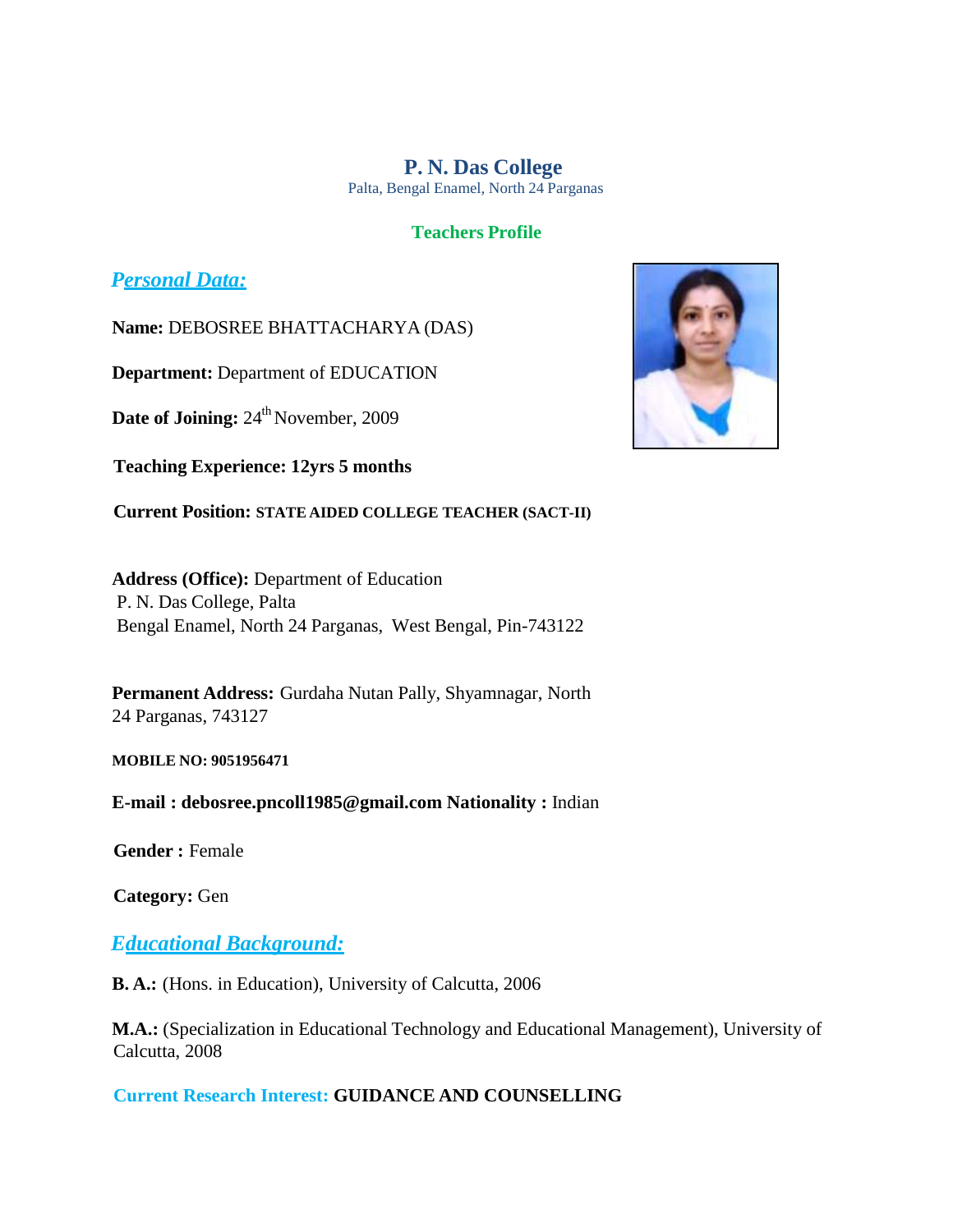## **List of Publications:**

| SI.<br>No.       | <b>Name of</b><br><b>Publication</b><br>(Research Article/<br><b>Survey/Book)</b>       | <b>Details of Publication</b>                                                     | <b>ISBN/ISSN</b><br>Number of<br>the Journal/Books | Date pf<br><b>Publication</b> |
|------------------|-----------------------------------------------------------------------------------------|-----------------------------------------------------------------------------------|----------------------------------------------------|-------------------------------|
| $\mathbf{1}$     | Dr.B.R Ambedkar<br>:Society $&$ Education                                               | <b>Gyaner Alor</b><br>Potherdishari: Dr B.R.<br>Ambedkar                          | <b>ISBN</b><br>978-81-929386-1-5                   | September,<br>2016            |
| $\overline{2}$   | Sandhitshu                                                                              | Adhunik Jibone<br>Projuktividya O<br>Sishu Bikash                                 | ISBN:978-93-82549<br>$-60-4$                       | 2017                          |
| 3.               | <b>Indian And Her</b><br>Neighbours:<br><b>History And Their</b><br>Present<br>Scenario | <b>Bharat o Tar</b><br>Protibeshi<br>Deshsamuher<br>Shikshadhara,<br>Page-101-103 | ISBN:978-81-92938<br>$6 - 3 - 9$                   | January,<br>2017              |
| $\overline{4}$ . | Academic Quest<br>Volume 1                                                              | <b>Bharoter Nari</b><br>Sikkha in Bengali<br>$(pg-157-164)$                       | ISBN-978-81-95326<br>$0 - 2 - 0$                   | , May, 2021                   |

# **NAMES OF SEMINARS/ WEBINAR:-**

| $S1$ . $N$<br>$\mathbf{0}$ | Name of<br>Programme<br>participated                                       | <b>Venue</b>                                                        | Date       | Mode of<br>participation | Level              |
|----------------------------|----------------------------------------------------------------------------|---------------------------------------------------------------------|------------|--------------------------|--------------------|
| $\mathbf{1}$               | The Sources<br>Of Local<br><b>History</b>                                  | P.N.Das College<br>,Palta                                           | 26/11/2011 | Participated             | <b>State Level</b> |
| 2                          | Rabi Pradakshin                                                            | Mahadevananda<br>Mahavidyalaya,<br>Bar rackpore,<br>Dept Of Bengali | 05/02/2011 | Participated             | State level        |
| 3                          | Narrative<br>Narration And<br>Quest For In<br>Indian Writing<br>In English | P.N.Das College<br>,Palta                                           | 17/12/2011 | Participated             | <b>State Level</b> |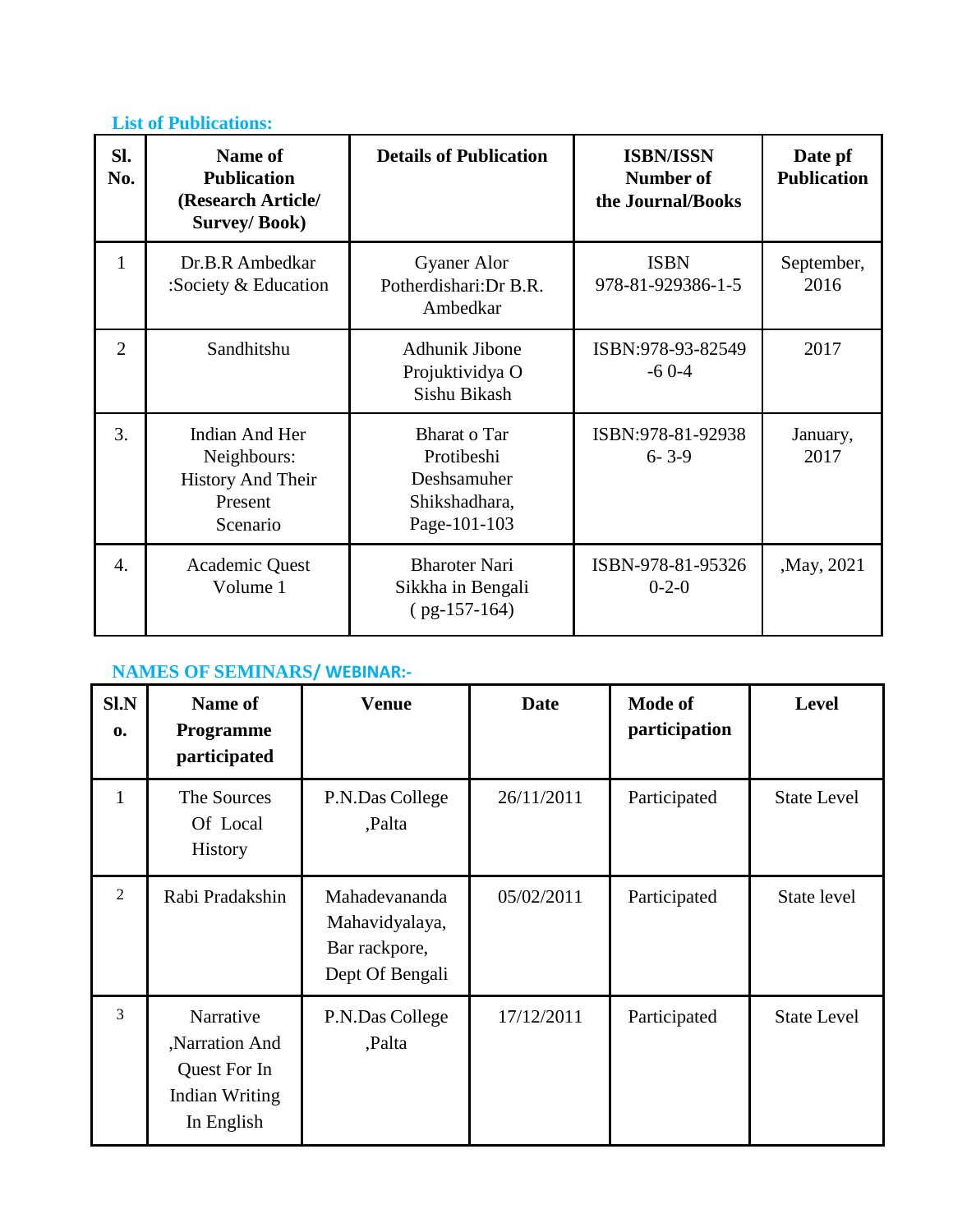| 4              | Sarddha<br>Satabarsikite<br>Rabindranath:<br>Nana Dristikon             | P.N.Das College, Palta                                                                       | 20/01/2012                | Participated    | <b>State Level</b>            |
|----------------|-------------------------------------------------------------------------|----------------------------------------------------------------------------------------------|---------------------------|-----------------|-------------------------------|
| 5              | Indian<br>Accounting<br><b>Standards</b><br>:Convergence<br>with IFRS   | P.N.Das College, Palta                                                                       | 17 & 18/02/2012           | Participated    | <b>State Level</b>            |
| 6              | Physical<br><b>Education</b> for<br>Social Growth                       | P.N.Das College, Palta                                                                       | 18/02/2012                | Participated    | <b>State Level</b>            |
| $\overline{7}$ | Dr. B.R<br>Ambedkar:<br>Society &<br>Education                          | P.N DAS College, Palta<br>Dept of Philosophy<br>& Education                                  | 27/08/2016                | Paper Presented | <b>State Level</b>            |
| 8              | Loka sanskriti:<br>shoshon, sangra<br>m 0 pratibad                      | P.N DAS College,<br>Palta Dept of<br>Bengali                                                 | 16/09/2016                | Paper Presented | <b>State Level</b>            |
| 9              | India and her<br>neighbours :<br>History $&$ the<br>Present<br>Scenario | P.N DAS College, Palta<br>Dept of Political<br>science                                       | 20/09/2016&<br>21/09/2016 | Paper Presented | National Level                |
| 10             | "Impact of<br>COVID-19 on<br>Indian Economy"                            | faculty of<br>commerce and<br>management<br>Swami Vivekanand<br>Post Graduate<br>College, UP | 10-11/06/2020             | participated    | webinar                       |
| 11             | "Development of<br>Marathawada:<br>Issues &<br>Challenges"              | Arts & Science<br>College<br>Shivajinagar, Gandhi                                            | 11/06/2020                | participated    | National webinar              |
| 12             | Rabirashmi:siksh<br>a o Darshoner<br>Angane                             | Basirhat College,<br>Department of<br>Philosophy and<br>Education                            | 18/08/20                  | Participated    | <b>State Level</b><br>Webinar |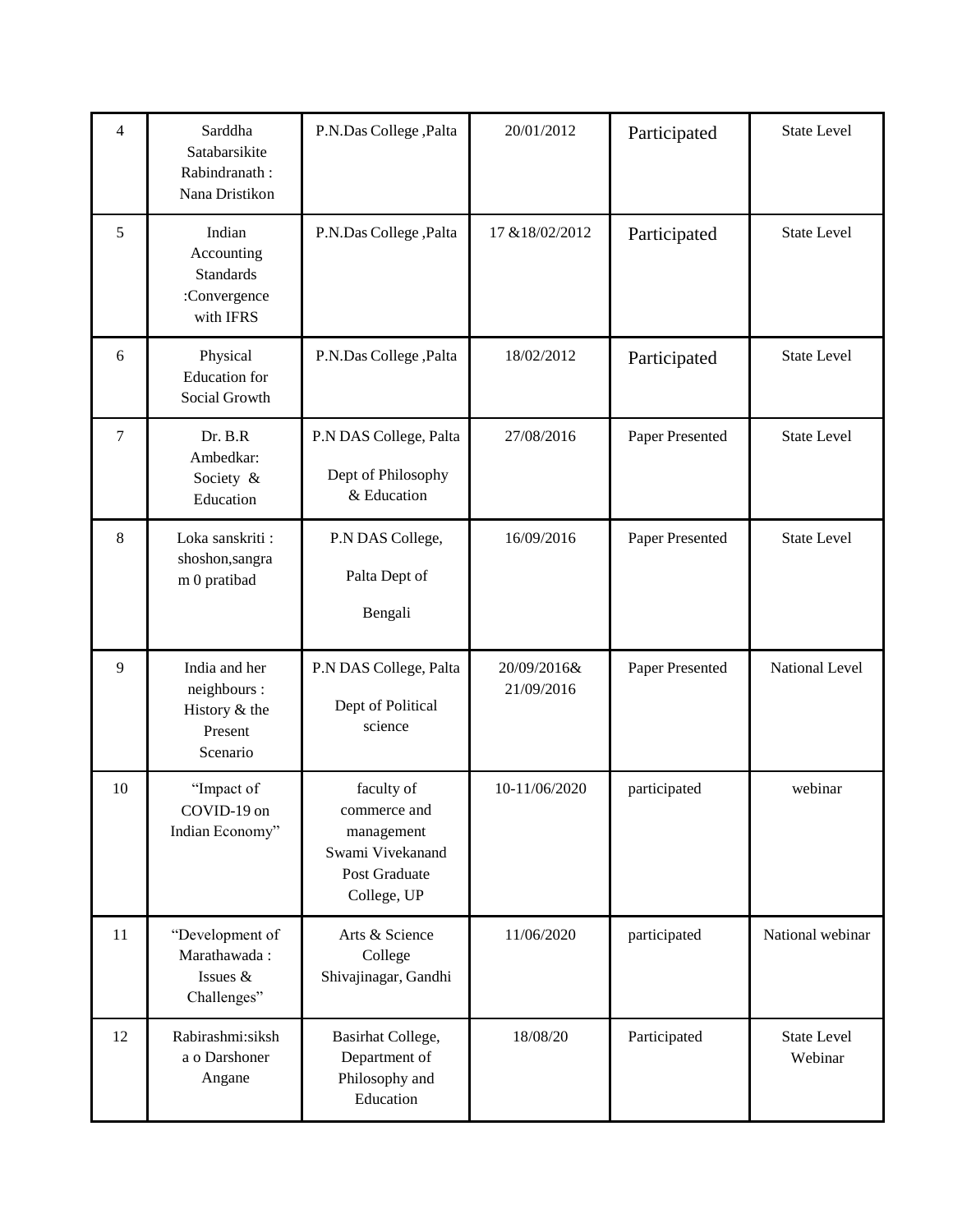| 13 | Covid-19<br>pandemic and the<br>psycho-social<br>status of the<br>stakeholders of<br>Educational<br>Institutions                                           | IQAC Shimurali<br>Sachinandan College<br>of Education                                                                                                                                                                       | 14/06/2020                | participated | webinar                  |
|----|------------------------------------------------------------------------------------------------------------------------------------------------------------|-----------------------------------------------------------------------------------------------------------------------------------------------------------------------------------------------------------------------------|---------------------------|--------------|--------------------------|
| 14 | Role of<br>Agriculture and<br><b>Allied Sciences</b><br>towards global<br>food security                                                                    | society of<br>Biological<br>sciences and<br>Rural<br>development,<br>Prayagraj, uttar<br>pradesh and Ram<br>sewak singh Mahila<br>college, bihar                                                                            | 13/06/2020-15/<br>06/2020 | participated | National Webinar         |
| 15 | "Impact of<br>$COVID$ <sup><math>!(</math></sup><br>Pandemic in<br>context of<br>socio-economic<br>life, International<br>Relationship and<br>Health care" | Mahatma Gandhi<br>Arts, Science &<br>Late N.P<br>Commerce College,<br>Armori,<br>Maharashtra                                                                                                                                | 15/06/2020-16/<br>06/2020 | Participated | Webinar                  |
| 16 | Role of<br>Chromosome in<br>Plant Taxonomy                                                                                                                 | Late shri. Vishnu<br><b>Thakur Charitable</b><br>Trust's Bhaskar<br>waman Thakur<br>College of<br>science, Yashvant<br>Keshav Patil College<br>of Commerce,<br>Vidhya<br>Dayanand Patil<br>College of arts,<br>VIVA College | 15/06/2020                | participated | Webinar                  |
| 17 | "Managing<br><b>Mental Health</b><br>and<br>Emotional<br>Well-being<br>During<br>COVID19"                                                                  | <b>IQAC</b> Prasanta<br>Chandra<br>Mahalanobis<br>Mahavidyalaya,<br>Kolkata                                                                                                                                                 | 18/06/2020                | participated | International<br>webinar |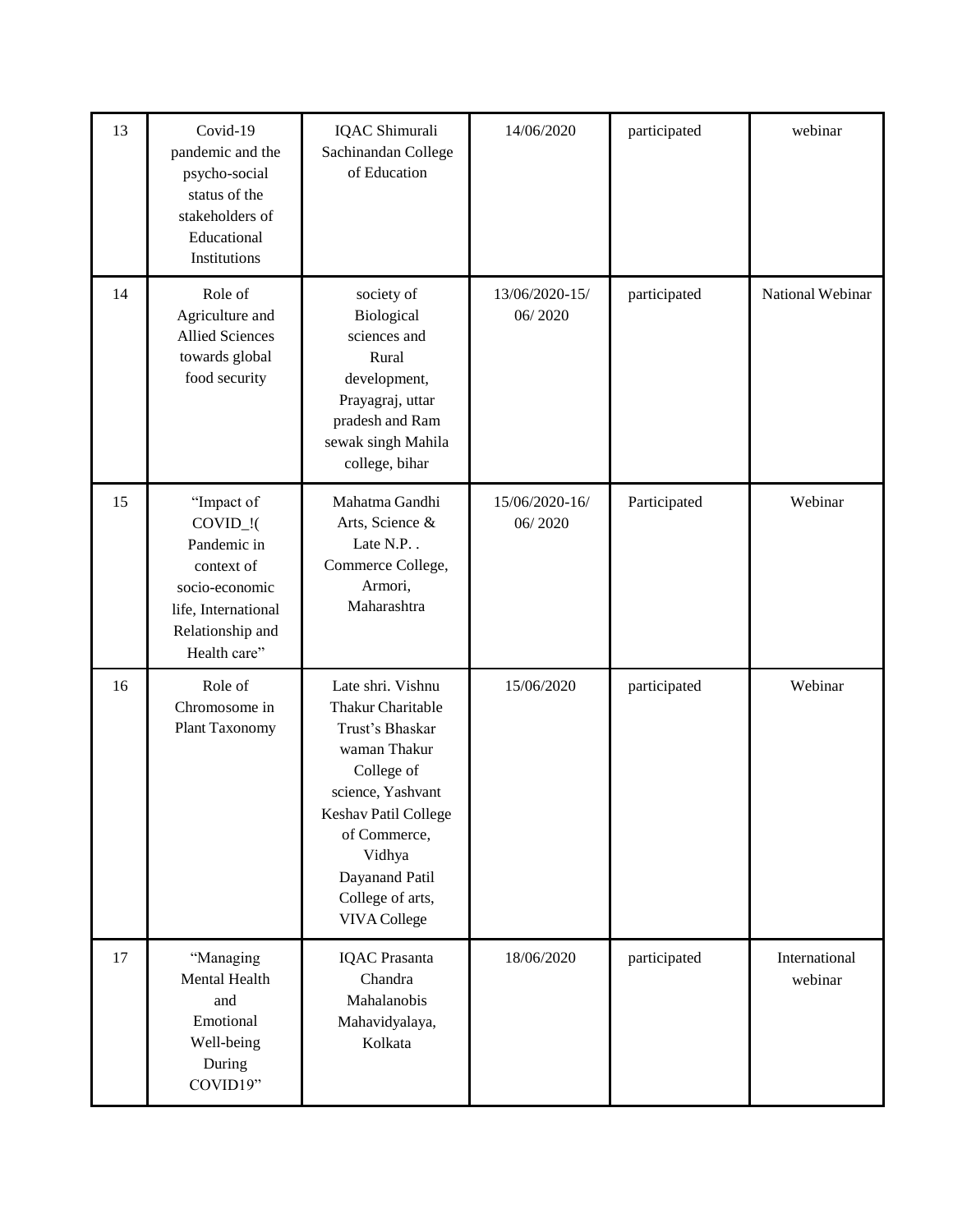| 18 | "Covid 19 and<br>changing Face of<br><b>Education: Mental</b><br>Health<br>Perspectiveof<br>Students" | Forum for<br>Democracy and<br>Himmotthan, an<br>initiative of Tata<br><b>Trusts</b>                                                                                                   | 20/06/2020 | Participated | Webinar                       |
|----|-------------------------------------------------------------------------------------------------------|---------------------------------------------------------------------------------------------------------------------------------------------------------------------------------------|------------|--------------|-------------------------------|
| 19 | Online<br>Examination<br>Tools                                                                        | <b>Bishop Heber College</b>                                                                                                                                                           | 20/06/2020 | Participated | Webinar                       |
| 20 | <b>Cyber Security</b>                                                                                 | P. N. DAS College,<br>Palta<br>organized by<br>IQAC, P. N. DAS<br>College in<br>collaboration with<br>IQAC Bijoy krishna<br>Girls' College &<br>IQAC M uralidhar<br>Girls'<br>College | 13/01/2021 | Participated | <b>State Level</b><br>Webinar |

## **NAMES OF WORKSHOP:**

| Sl.No          | <b>Name Of The</b><br>Workshop                                      | <b>Venue</b>                               | <b>Date</b>                | <b>Level</b>     |
|----------------|---------------------------------------------------------------------|--------------------------------------------|----------------------------|------------------|
| 1              | Modification Of<br>Curricula                                        | <b>West Bengal State University</b>        | 31/07/2013                 | University Level |
| $\overline{2}$ | Pedagogy And<br><b>Pattern Of Questions</b>                         | <b>West Bengal State University</b>        | 24/01/2014                 | University Level |
| $\overline{3}$ | B.A. (Part-III)<br>Honours &<br>General syllabus<br>in<br>Education | East Calcutta Girls'<br>College, Lake Town | 27/03/2014                 | University Level |
| $\overline{4}$ | B.A. (Part-III)<br>Honours &<br>General syllabus<br>in<br>Education | Derozio Memorial<br>College, Rajarhat      | 29/05/2015<br>& 30/05/2015 | University Level |